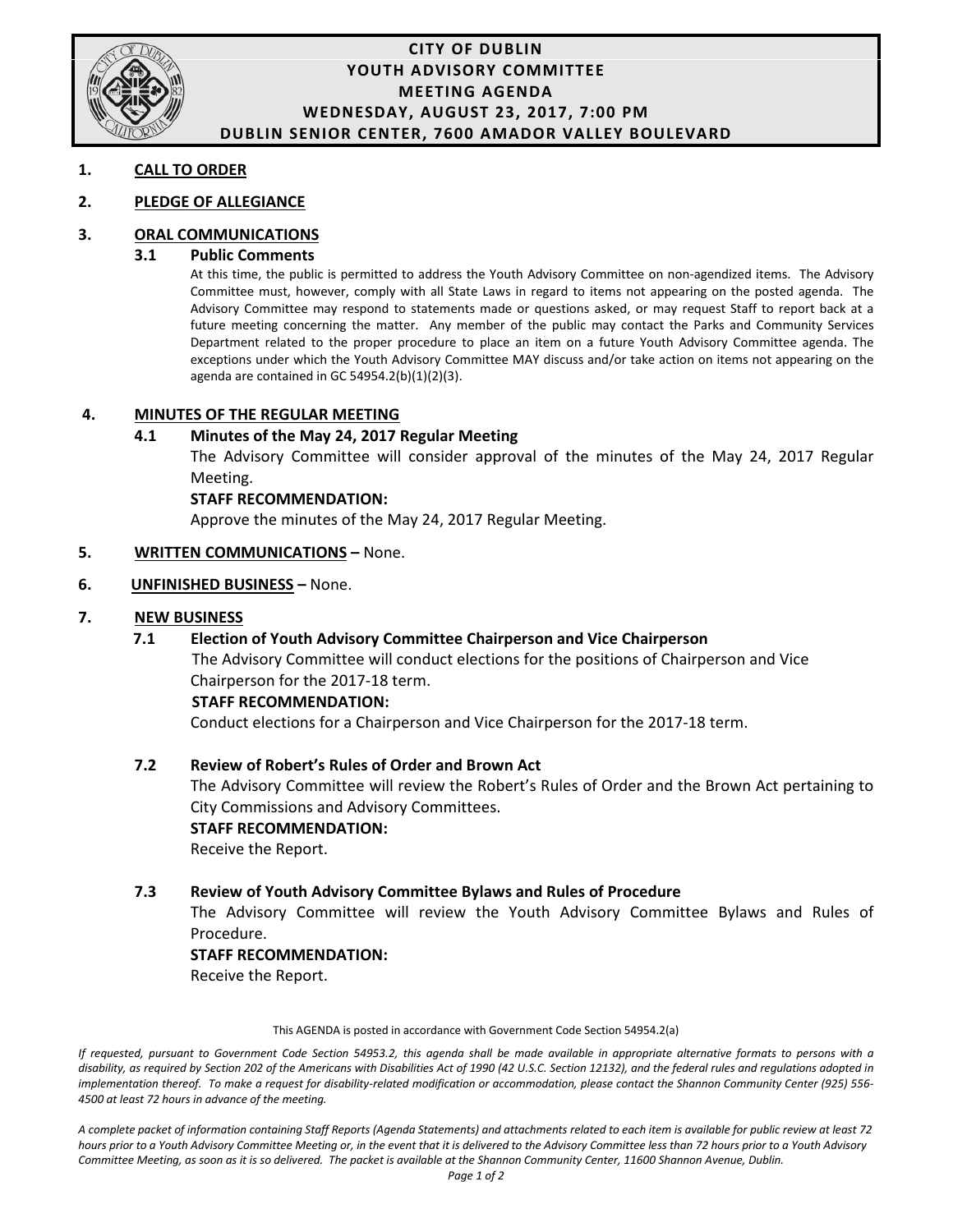**8. OTHER BUSINESS** – Brief INFORMATION ONLY reports from Advisory Committee Members and/or Staff, including Reports by Advisory Committee related to Meetings Attended at City Expense (AB 1234).

### **9. ADJOURNMENT**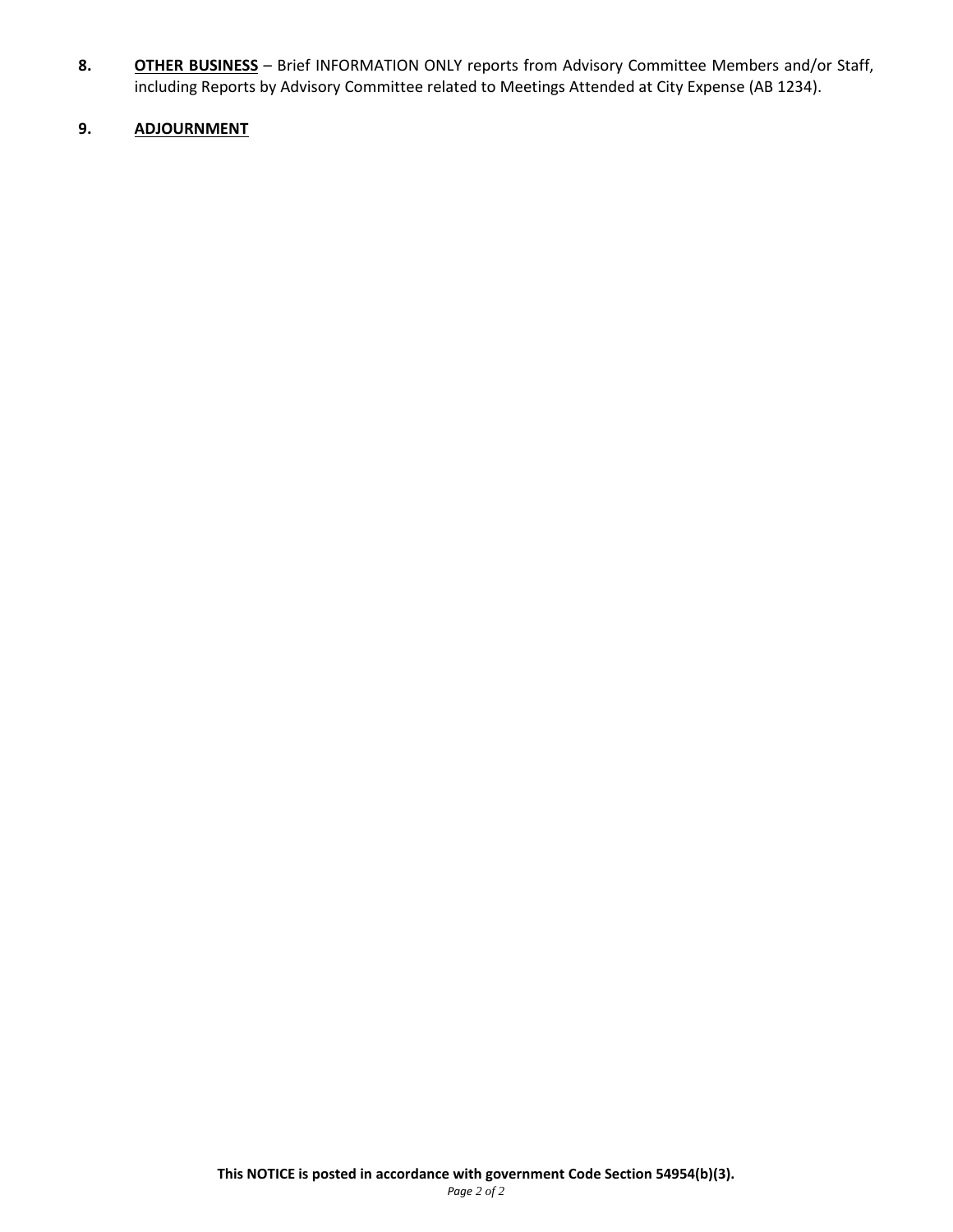

# STAFF REPORT YOUTH ADVISORY COMMITTEE

| DATE:           | August 23, 2017                                                             |
|-----------------|-----------------------------------------------------------------------------|
| TO:             | Honorable Chair and Committee Members                                       |
| FROM:           | Lisa McPherson, Recreation Supervisor                                       |
| <b>SUBJECT:</b> | Minutes of the May 24, 2017 Regular Meeting of the Youth Advisory Committee |

# EXECUTIVE SUMMARY:

The Youth Advisory Committee will consider approval of the minutes of the May 24, 2017 Regular Meeting of the Youth Advisory Committee.

# FINANCIAL IMPACT:

None.

# RECOMMENDATION:

Approve the minutes of the May 24, 2017 Regular Meeting of the Youth Advisory Committee.

## DESCRIPTION:

The Youth Advisory Committee will consider approval of the minutes of the May 24, 2017 Regular Meeting of the Youth Advisory Committee.

# NOTICING REQUIREMENTS/PUBLIC OUTREACH:

None.

# ATTACHMENTS:

1. Draft Minutes of the May 24, 2017 Regular Meeting of the Youth Advisory Committee.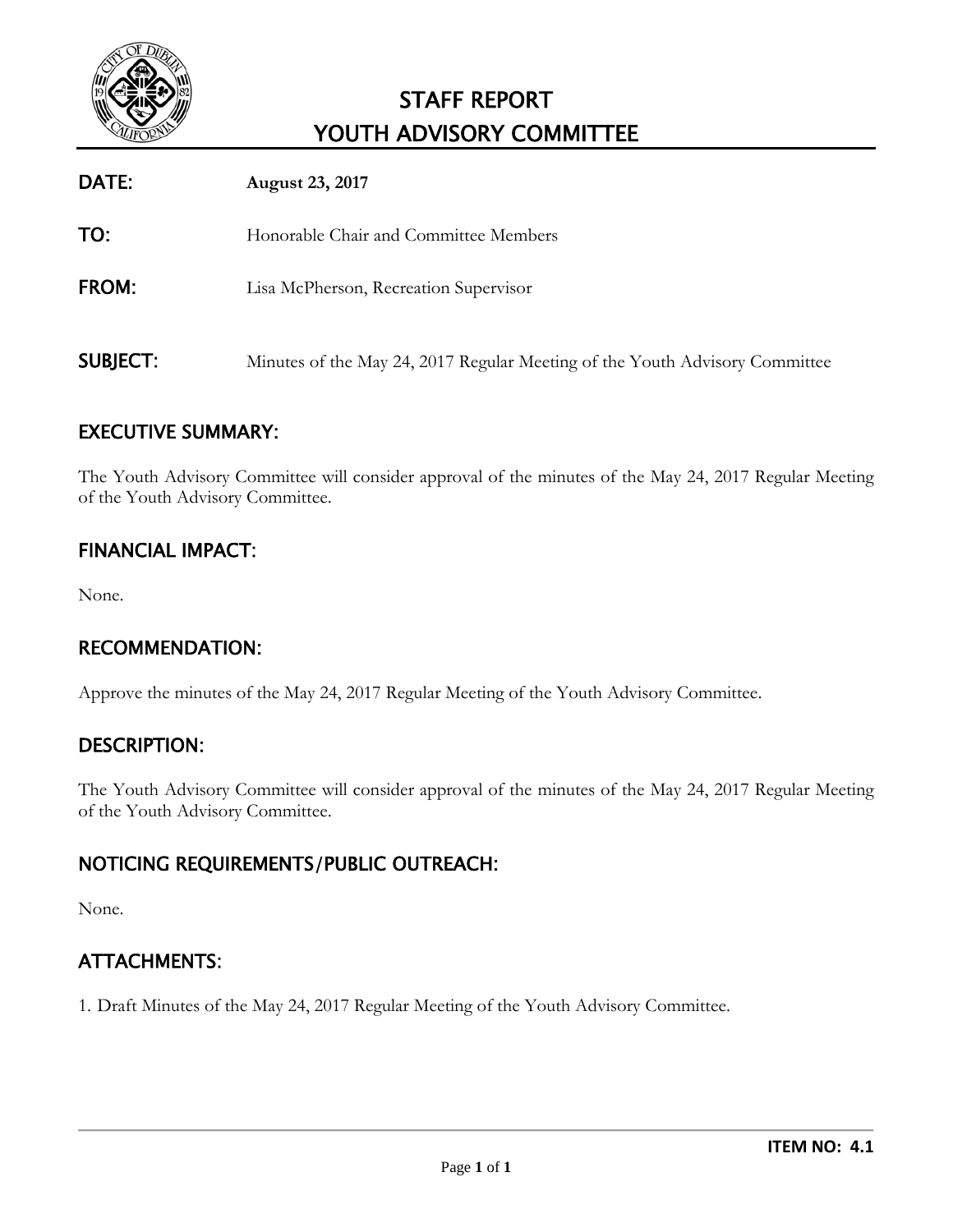

# **YOUTH ADVISORY COMMITTEE REGULAR MEETING**

*Draft Minutes*

**CITY OF DUBLIN**

May 24, 2017

**The May 24, 2017 meeting of the Youth Advisory Committee was called to order at 7:01 PM at the Dublin Senior Center by Vice Chair Wang.**

### **PLEDGE OF ALLEGIANCE**

The Pledge of Allegiance was recited by those present.

### **ROLL CALL**

|                           | Committee Members (CM) Present: Brakeman, Goel, Imran, Kolan, Mahadeshwar, Mitr, Nuruddin, |
|---------------------------|--------------------------------------------------------------------------------------------|
|                           | Wang, Wong                                                                                 |
| Committee Members Absent: | Alini, Batra, Bruckhorst, Butler, Shangle, Tran, Zhu                                       |
| Liaison Agenda:           | Bedi, Parks and Community Services Commission Liaison                                      |
| Staff Present:            | McPherson, Officer Mecchi                                                                  |

## **ORAL COMMUNICATIONS**

**3.1 Public Comments** – Council Member Goel thanked the Committee for their service and presenting the Annual Report at the May 16 City Council Meeting.

### **APPROVAL OF MINUTES**

## **4.1 Minutes of the April 26, 2017 Regular Meeting**

On a motion by CM Mahadeshwar, seconded by CM Kolan, and by a vote of 9-0-0, with Committee Members Alini, Batra, Bruckhorst, Butler, Shangle, Tran, and Zhu absent, the Youth Advisory Committee voted to approve the minutes of the Regular Meeting of April 26, 2017 as presented.

### **WRITTEN COMMUNICATIONS** – None.

**UNFINISHED BUSINESS** – None.

### **NEW BUSINESS**

## **7.1 End of Term Celebration**

Ms. Lisa McPherson presented the staff report and expressed appreciation for the hard work and dedication of the 2016-17 Youth Advisory Committee Members and their accomplishments during the term.

*ACTION*

The Advisory Committee received the Report and provided feedback to the 2017-18 Youth Advisory Committee Members with advice to be active, volunteer at all City events, provide feedback at Advisory Committee Meetings, support youth initiatives and attend the Tri-Valley Roundtable.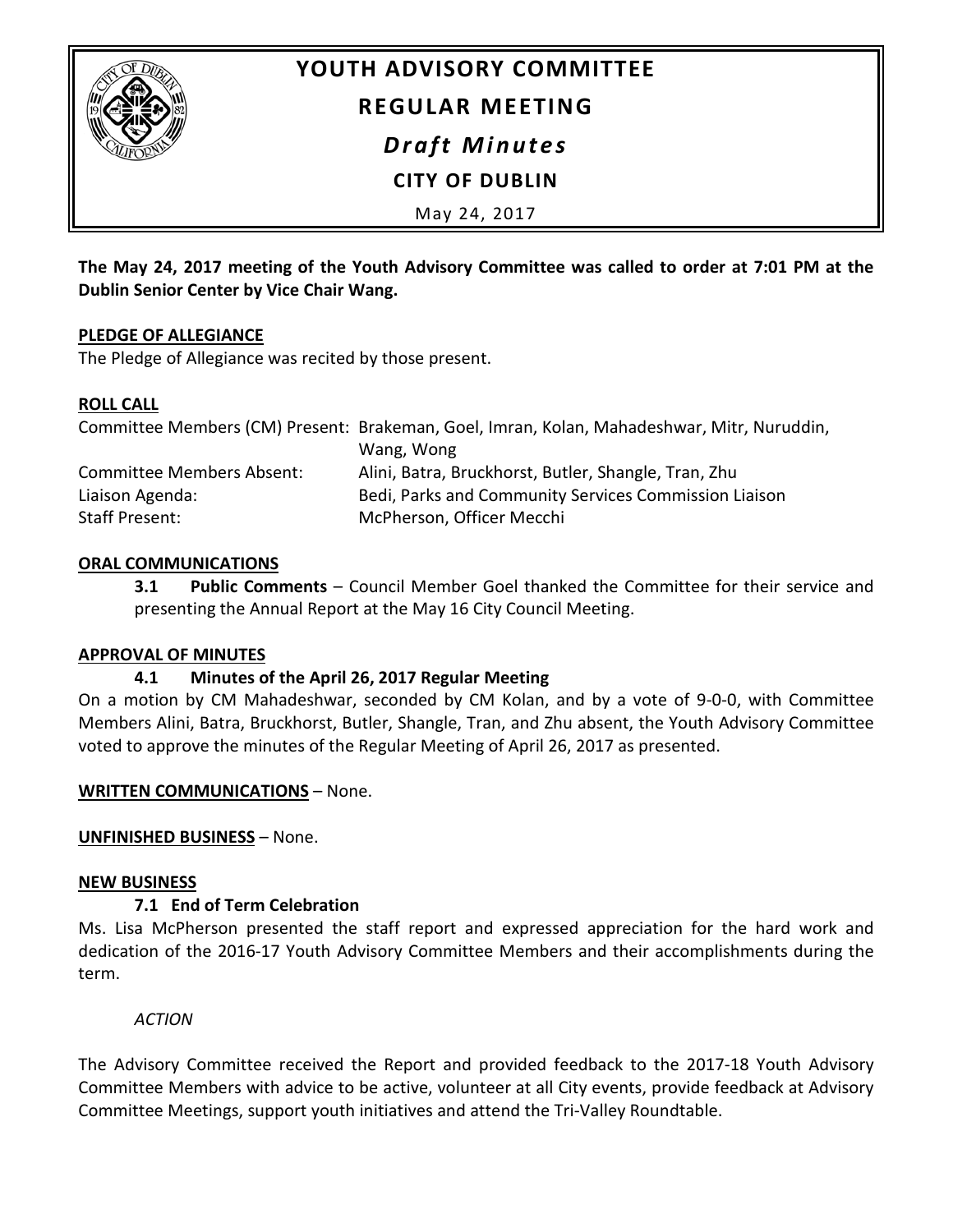#### **OTHER BUSINESS**

The Advisory Committee Members provided brief reports on upcoming events.

### **ADJOURNMENT**

Being no further business, the meeting adjourned at 7:11 PM.

Minutes prepared by Lisa McPherson, Recreation Supervisor.

\_\_\_\_\_\_\_\_\_\_\_\_\_\_\_\_\_\_\_\_\_\_\_\_\_\_\_\_\_\_ Chairperson

ATTEST: \_\_\_\_\_\_\_\_\_\_\_\_\_\_\_\_\_\_\_\_\_\_\_\_\_\_\_\_\_\_\_\_\_

 Lisa McPherson Recreation Supervisor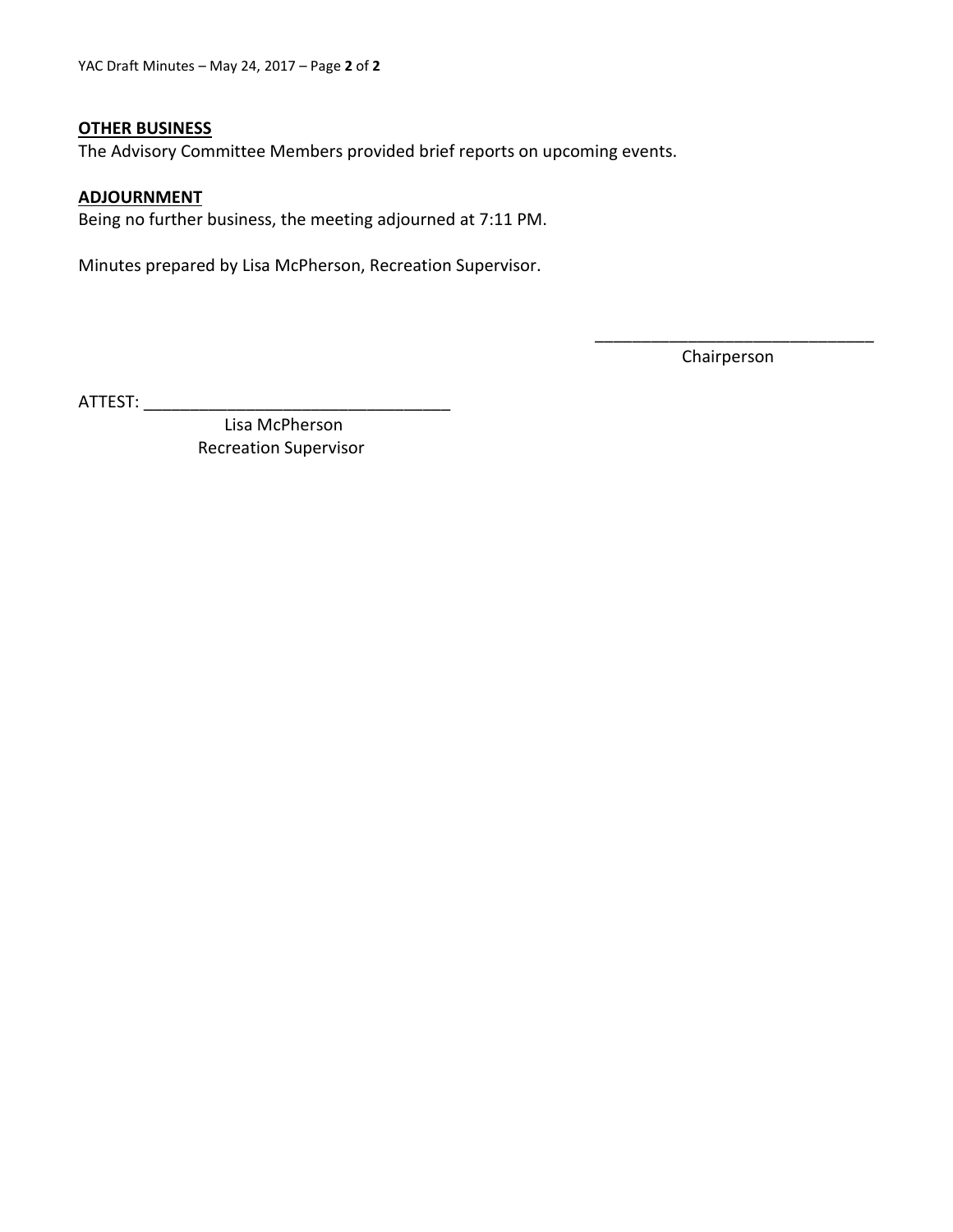

# STAFF REPORT YOUTH ADVISORY COMMITTEE

| DATE:           | <b>August 23, 2017</b>                                                |
|-----------------|-----------------------------------------------------------------------|
| TO:             | Honorable Chair and Committee Members                                 |
| <b>FROM:</b>    | Lisa McPherson, Recreation Supervisor                                 |
| <b>SUBJECT:</b> | Election of Youth Advisory Committee Chairperson and Vice Chairperson |

# EXECUTIVE SUMMARY:

The Advisory Committee will conduct elections for the positions of Chairperson and Vice Chairperson for the 2017-18 term.

# FINANCIAL IMPACT:

None.

## RECOMMENDATION:

Conduct elections for a Chairperson and Vice Chairperson for the 2017-18 term.

## DESCRIPTION:

Annually Youth Advisory Committee Members elect a Chairperson and Vice Chairperson. Committee Members interested in running for Chairperson or Vice Chairperson will be asked to share a, two-minute or less, personal statement explaining to the Committee why they should be elected as the next Chairperson or Vice Chairperson. Afterwards, Staff will call for nominations, and nominations will be voted on by each Committee Member.

The Bylaws and Rules of Procedure for the Youth Advisory Committee Members state the following:

### **ARTICLE V OFFICERS**

**Section 1.** Election and Term of Office. The Chairperson and Vice Chairperson are elected by the majority of the Youth Advisory Committee for a one-year term and hold office until their successors are elected, or until their terms as members of the Advisory Committee expire. The officers are elected each year at the June meeting of the Advisory Committee. Elections, whether regular or to fill vacancies shall be held only if a simple majority of the Advisory Committee members are present. The Advisory Committee shall, unless no Committee members meet the criteria, elect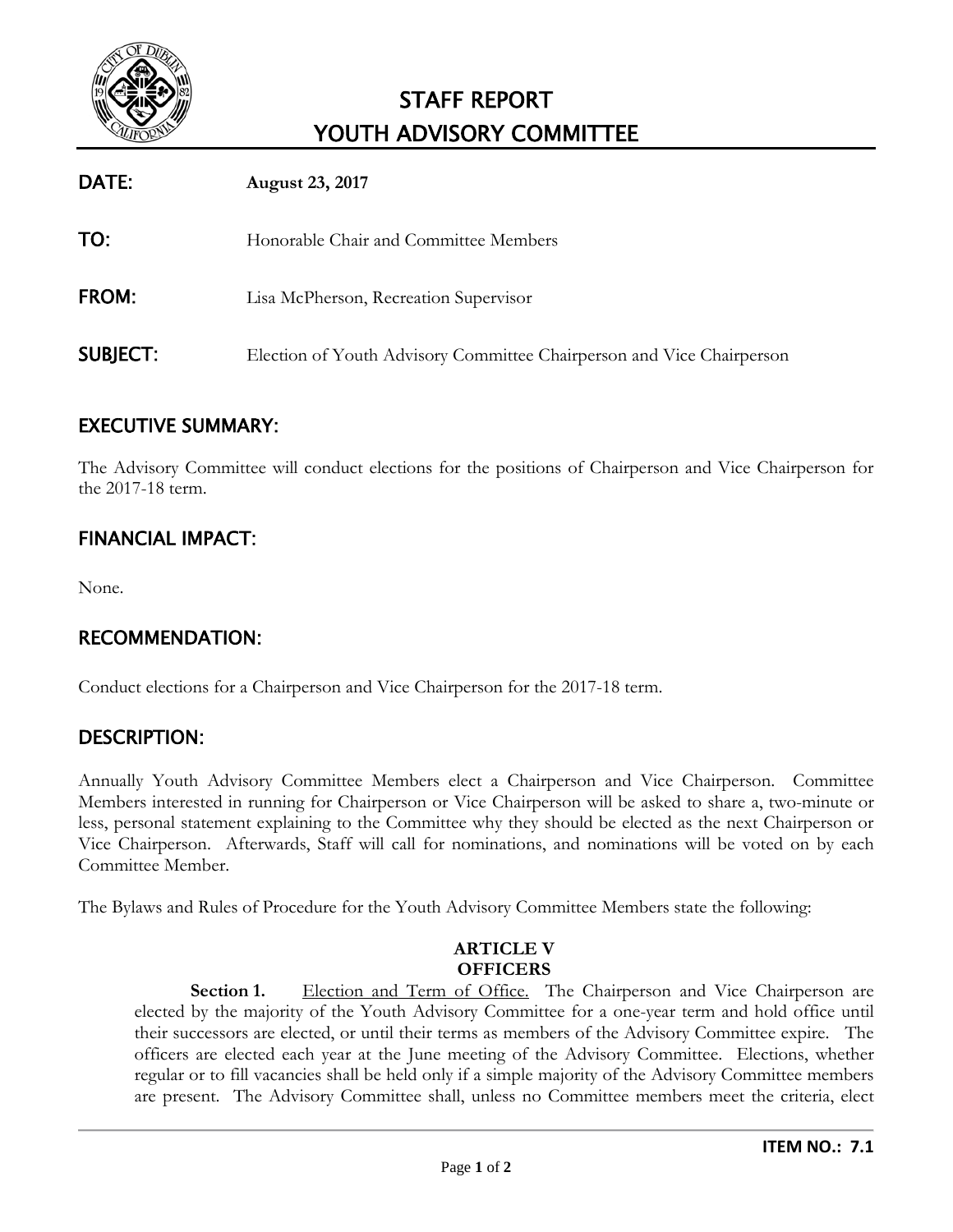Committee members to the positions that have not previously served in the position and that have not declined the appointment, with the intent that no one should serve in the position for more than two (2) consecutive years.

The secretary to the Advisory Committee will be the City Manager or his/her designee.

**Section 2.** Vacancies. In case of any vacancy in the office of Chairperson or Vice Chairperson, the vacancy shall be filled by an election held at the first regular meeting after the occurrence of such vacancy. The person so elected shall serve the balance of the term.

**Section 3.** Duties of Officers. The Chairman performs the following duties:

- (a) Presides at all meetings of the Advisory Committee.
- (b) Appoints sub-committees and chairpersons of sub-committees as necessary.
- (c) Signs correspondence on behalf of the Advisory Committee.
- (d) Performs other duties necessary or customary to the office.
- (e) Serves the City Council and the residents of the City of Dublin with professionalism and respect.

In the event of the absence of the Chairperson or his/her inability to act, the Vice-Chairperson presides in place of the Chairperson. In the event of the absence of or the inability to act of both the Chairperson and the Vice-Chairperson, the remaining members shall elect one of their members to act as temporary Chairperson.

Additionally, Committee Members are expected to attend all regular meetings and subcommittee meetings as assigned, attend the activities planned and sponsored by the Advisory Committee, and promote youth activities and provide support for successful implementation of youth activities and programs.

# NOTICING REQUIREMENTS/PUBLIC OUTREACH:

 $N/A$ 

# ATTACHMENTS:

None.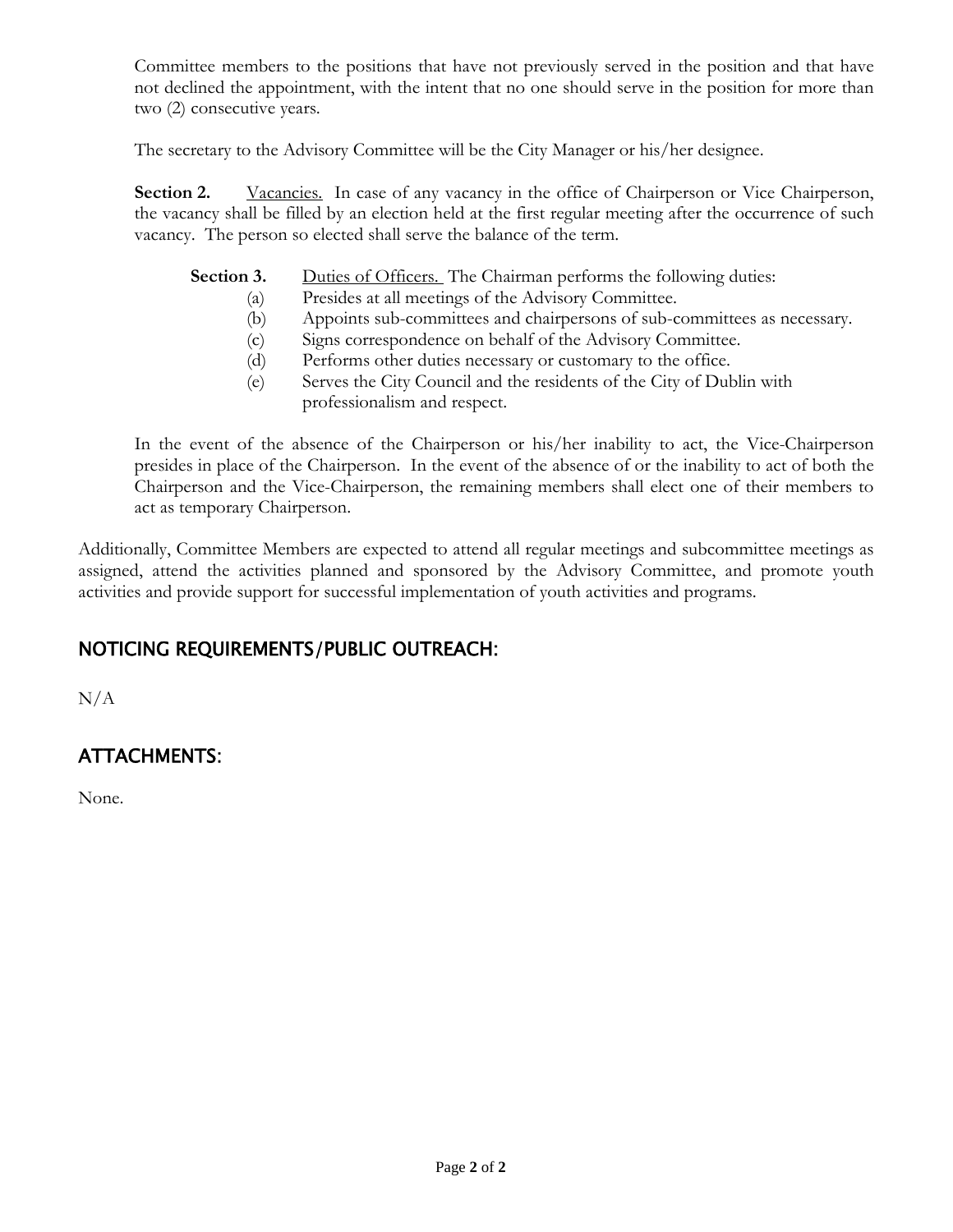

# STAFF REPORT YOUTH ADVISORY COMMITTEE

| DATE:           | <b>August 23, 2017</b>                           |
|-----------------|--------------------------------------------------|
| TO:             | Honorable Chair and Committee Members            |
| <b>FROM:</b>    | Lisa McPherson, Recreation Supervisor            |
| <b>SUBJECT:</b> | Review of Robert's Rules of Order and Brown Act. |

# EXECUTIVE SUMMARY:

The Advisory Committee will receive a report on the Robert's Rules of Order and the Brown Act pertaining to City Commissions and Advisory Committees.

# FINANCIAL IMPACT:

None.

## RECOMMENDATION:

Receive the Report.

## DESCRIPTION:

The Deputy City Clerk, Mr. Walfred Solorzano, will review the Robert's Rules of Order and the Brown Act with the Youth Advisory Committee Members.

Robert's Rules of Order are rules of conduct at public meetings, which allow everyone to be heard and make decisions in an orderly process.

The Brown Act solely applies to City and County governmental bodies in California, including public agencies, boards, commissions and councils. The intent of the Brown Act is to ensure that members of these governmental bodies conduct meetings, in which meeting actions and deliberations be conducted openly.

# NOTICING REQUIREMENTS/PUBLIC OUTREACH:

N/A

# ATTACHMENTS:

1. Robert's Rules of Order and Brown Act Handout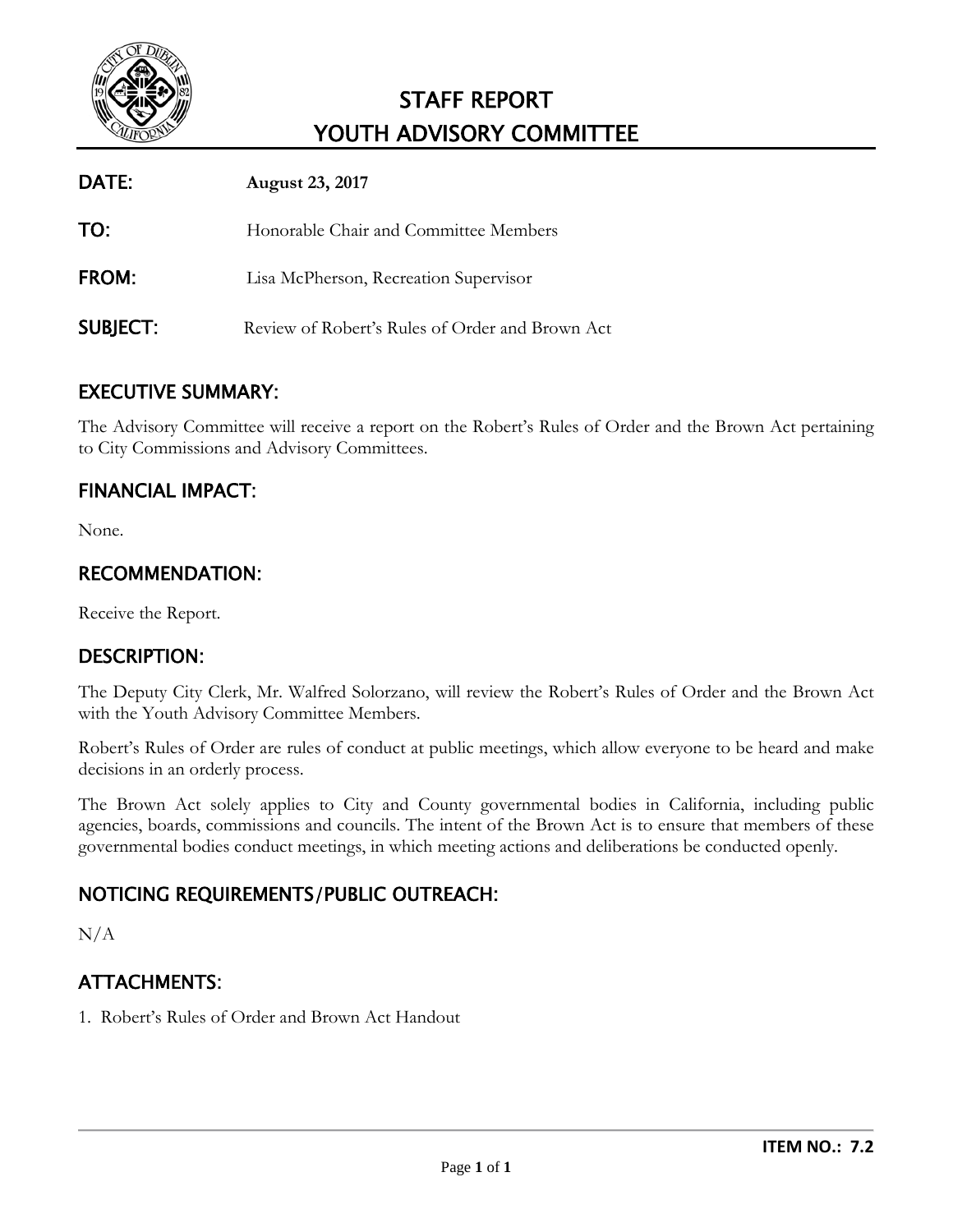### **Robert's Rules of Order and Brown Act Training**

### **August 23, 2017**

### **Robert's Rules of Order**

Henry M. Robert wrote Robert's Rules of Order, a presentation and discussion of Parliamentary procedure.

Basic principles behind Robert's Rules of Order:

- Someone has to facilitate or direct the discussion and keep order.
- All members of the group have the right to bring up ideas, discuss them, and come to a conclusion.
- Members should come to an agreement about what to do.
- Members should understand the majority rules, but the rights of the minority are always protected by assuring them the right to speak and to vote.

There are three main principles to Parliamentary procedure:

- Take up business one item at a time.
- Promote courtesy, justice and impartiality, and equality.
- The majority rules, but the rights of individual, minority, and absent members are protected.

#### Order of Business

Chair calls the meeting to order.

Recording Secretary records start time and takes roll.

Agenda is followed.

Minutes from previous meeting are approved.

#### Making and Handling Motions Following Robert's Rules

An item on the agenda is brought up and explained by the Chair.

Item is discussed.

Here are the eight steps required from start to finish, making a motion and getting the decision of the committee. Each step is a required part of the process.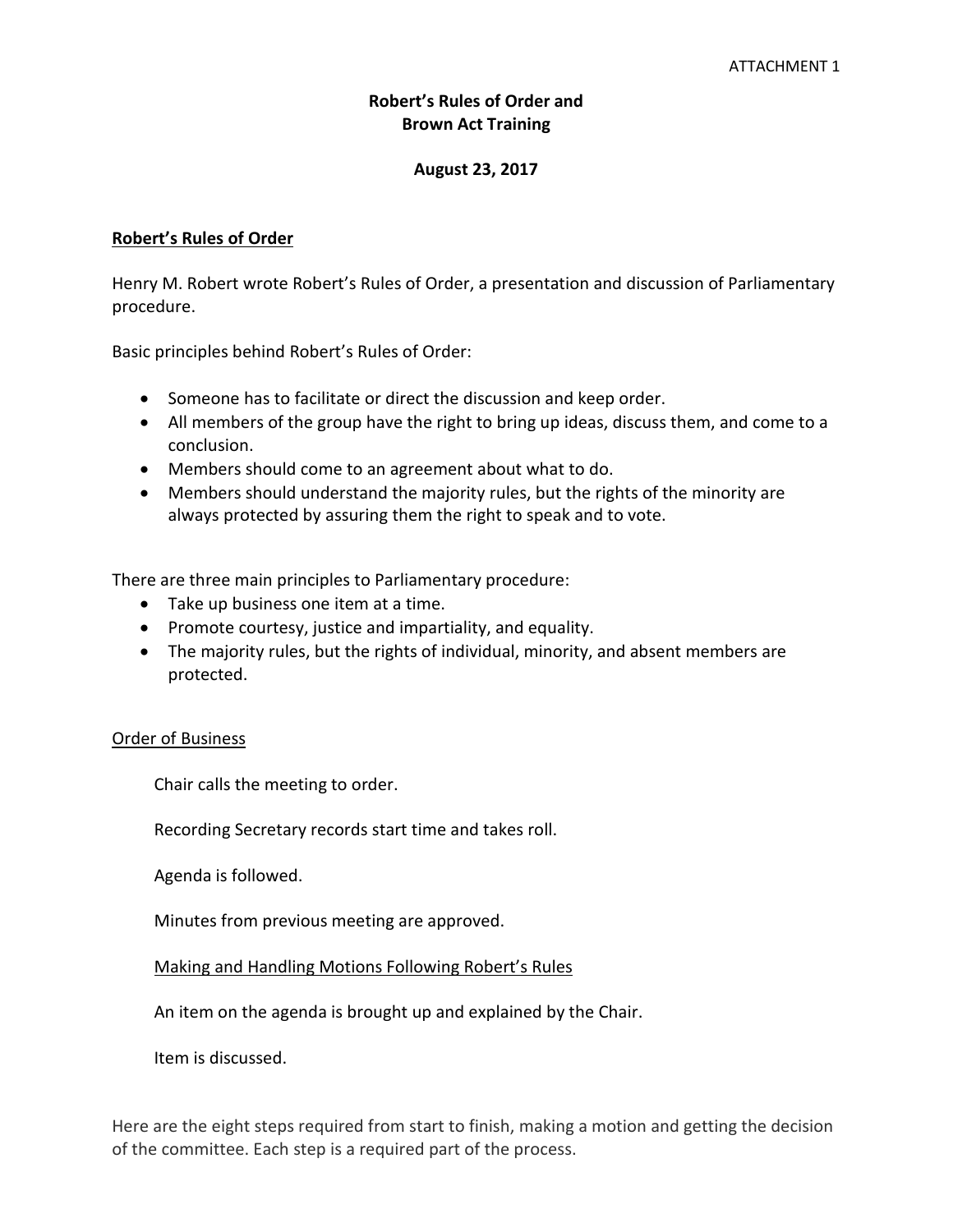- 1. The member rises and addresses the chair. "Mr./Madam Chairman."
- 2. The chair recognizes the member. The chair recognizes Ms. Dublin."
- 
- 4. Another member seconds the motion. The same "Second."
- 
- 6. The members debate the motion. "The chair recognizes Ms. Dublin to
- 7. The chair puts the question, Those in favor of adopting
- 8. The chair announces the result of the vote. "The ayes have it, and the motion

*What to say* 

3. The member makes a motion. "I move to have a game night at the Civic Center."

- 5. The chair states the motion. The motion is not more than the moved and seconded to have a game night at the Civic Center. Are you ready for the question?"
	- speak her motion. . . ."

and the members vote. the motion to hold a game night at the Civic Center, say 'Aye.' [pause] Those opposed, say 'No.'" carries. A game night will be held at the Civic Center."

#### Announcements

Adjournment – This meeting is now adjourned. Recording Secretary records end time.

### **The Brown Act**

The Ralph M. Brown Act (the "Brown Act") was enacted in 1967 to cover state agencies. Its intent declares, "All meetings of the legislative body of a local agency shall be open and public, and all persons shall be permitted to attend any meeting of the legislative body of a local agency, except as otherwise provided in this chapter." (Govt. Code 54953(a).

There are certain requirements that must be followed when meetings of legislative bodies of a local agency take place:

Agenda must be posted 72 hours in advance of meeting in a public place where it can be viewed 24 hours a day.

A quorum of members (a majority of the members) cannot gather and discuss any business of the body outside of the publicly noticed meeting.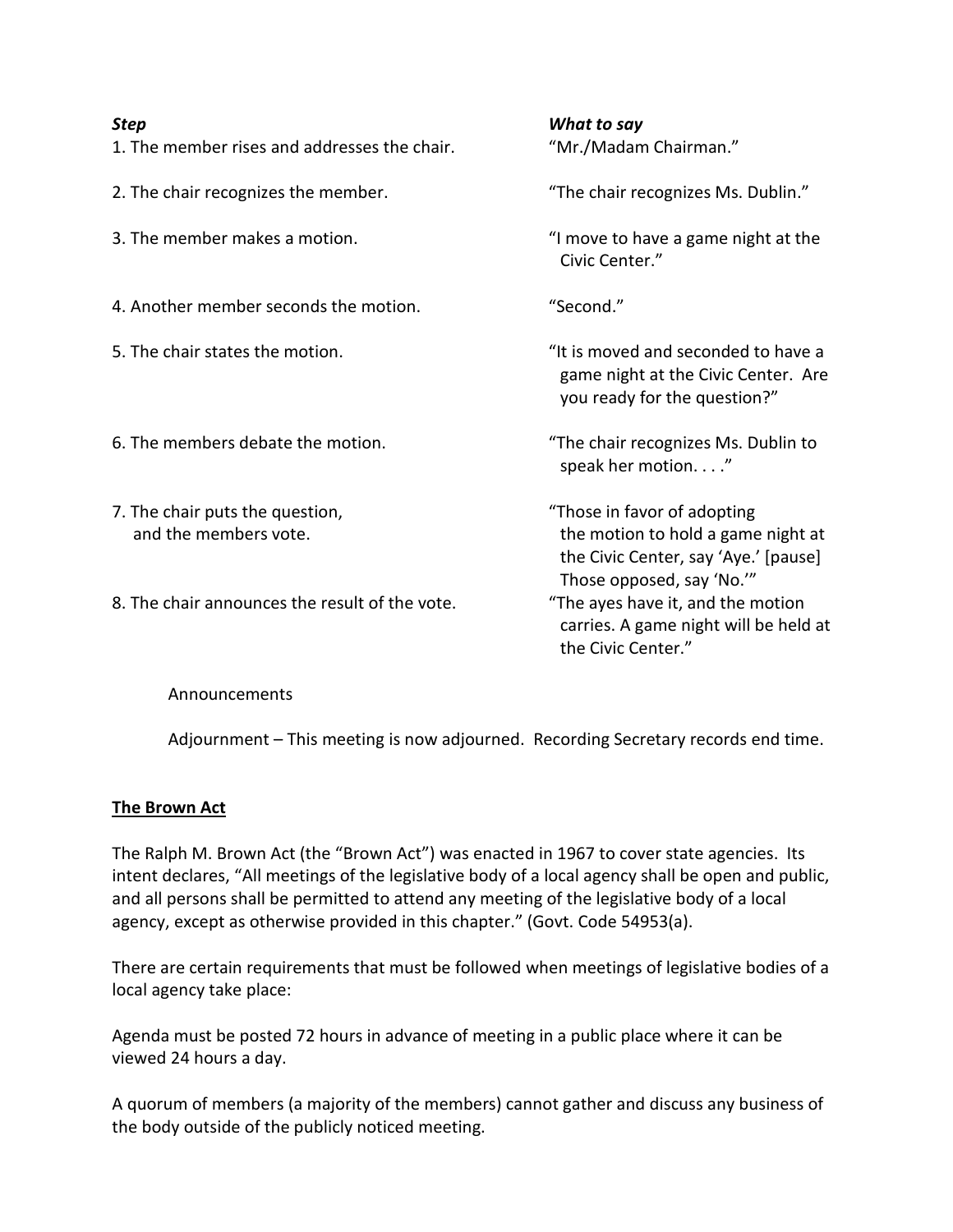The meeting name, a regular meeting time, date and place, and cannot hold a Regular meeting outside of that time, date and place, unless required advance notice is given for an adjourned regular, special or emergency meeting.

The agenda must also have a "Public Comment" category on the agenda so the public may address any item under the jurisdiction of the body, but not on the current agenda.

A record of the meeting and actions must be kept.

There are certain items on the agenda that can be heard in "Closed Session." There is a specific list of Safe Harbor categories to cover these items.

Robert's Rules of Order and the Brown Act help the City's City Council, Commissions and Committee meetings run smoothly.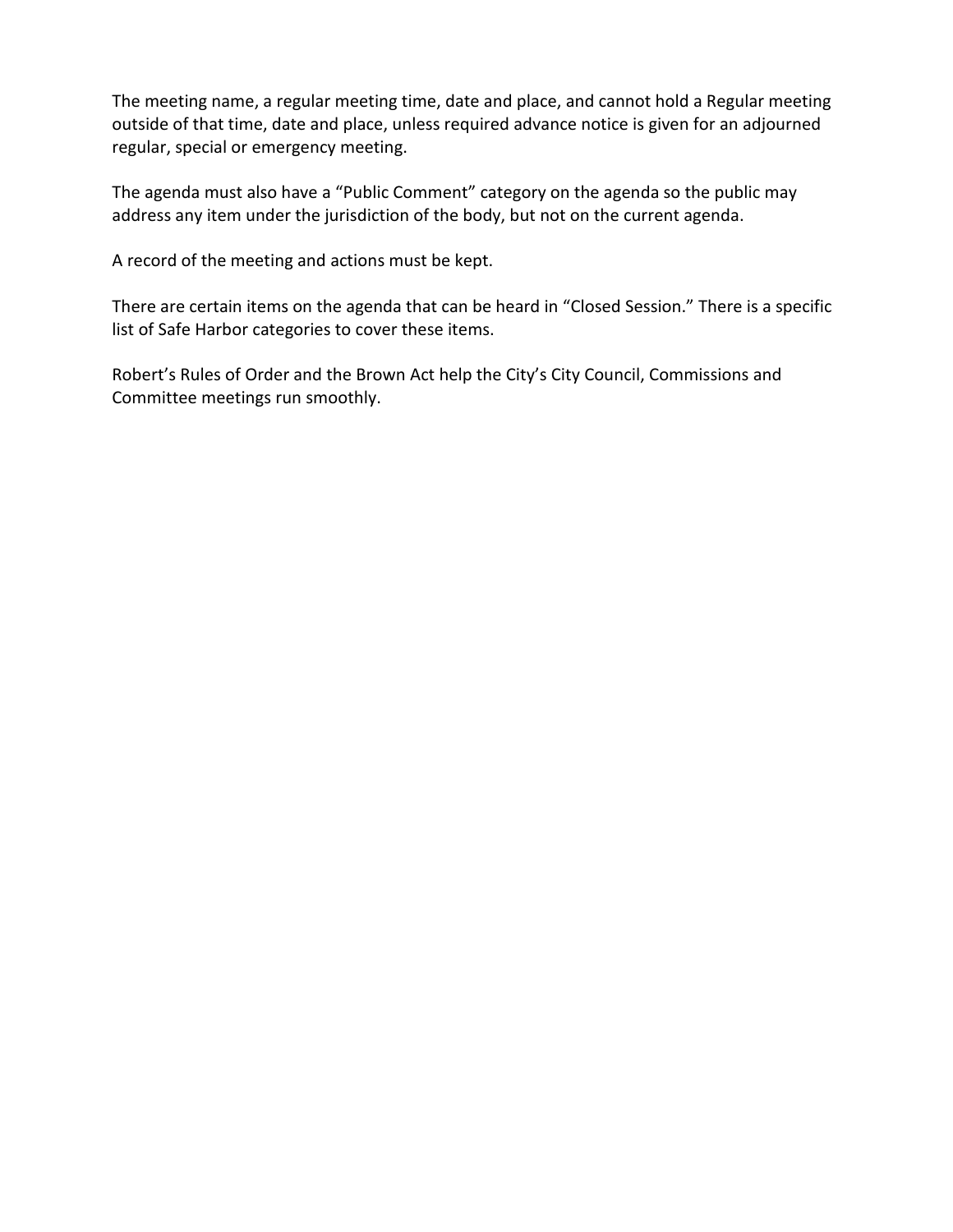

# STAFF REPORT YOUTH ADVISORY COMMITTEE

| DATE:           | <b>August 23, 2017</b>                                           |
|-----------------|------------------------------------------------------------------|
| TO:             | Honorable Chair and Committee Members                            |
| <b>FROM:</b>    | Lisa McPherson, Recreation Supervisor                            |
| <b>SUBJECT:</b> | Review of Youth Advisory Committee Bylaws and Rules of Procedure |

## EXECUTIVE SUMMARY:

The Advisory Committee will receive a report on the Youth Advisory Committee Bylaws and Rules of Procedure.

# FINANCIAL IMPACT:

None.

# RECOMMENDATION:

Receive the Report.

## DESCRIPTION:

The Youth Advisory Committee is charged with the purpose of providing input on youth services, assisting with implementation and promotion of youth activities and addressing issues that affect youth in the Community. The Bylaws and Rules of Procedure govern the meetings and activities of the Advisory Committee, and include the following sections:

- General Provisions
- Committee Composition and Method of Appointment
- Term of Office and Removal
- Vacancies
- Officers
- Sub-Committees
- Meetings
- General Responsibilities of the Committee
- Duties of Committee to be Advisory Only
- Staff Assistance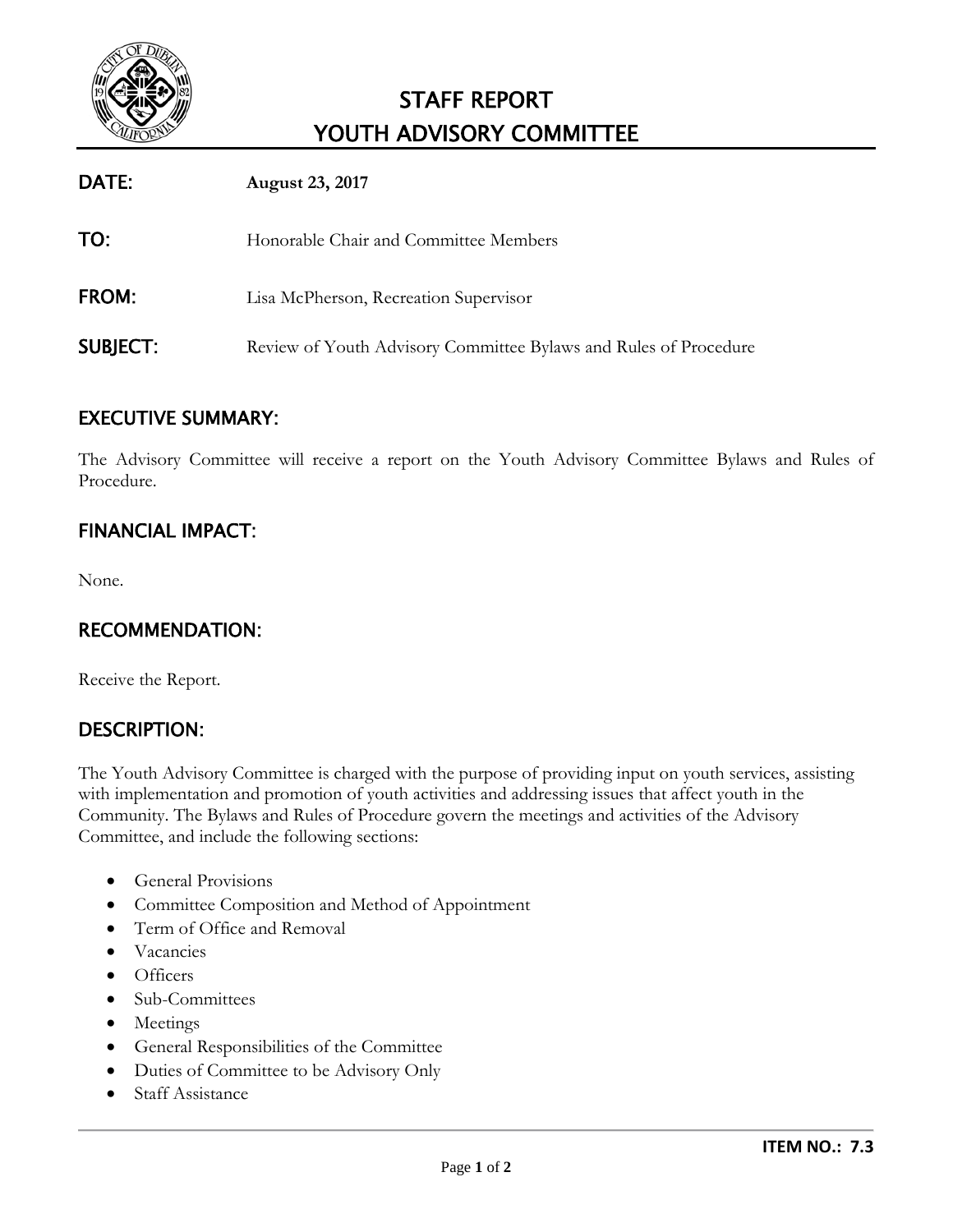• Amendments

Staff will review the Youth Advisory Committee Bylaws and Rules of Procedure with the Advisory Committee Members.

Staff will advise the Youth Advisory Committee to contact Staff by email three days prior to a meeting when Committee Members are unable to attend the meeting.

In addition, Staff will provide the Advisory Committee with information on the Commissioner Resource Handbook, which provides background information on the City of Dublin, as well as government and general operating guidelines for all Commissioners and Advisory Committee Members. The Commissioner Resource Handbook is available online at [www.dublin.ca.gov/ArchiveCenter/ViewFile/Item/573.](http://www.dublin.ca.gov/ArchiveCenter/ViewFile/Item/573)

# NOTICING REQUIREMENTS/PUBLIC OUTREACH:

 $N/A$ 

# ATTACHMENTS:

1. Youth Advisory Committee Bylaws and Rules of Procedure Adopted 7-18-17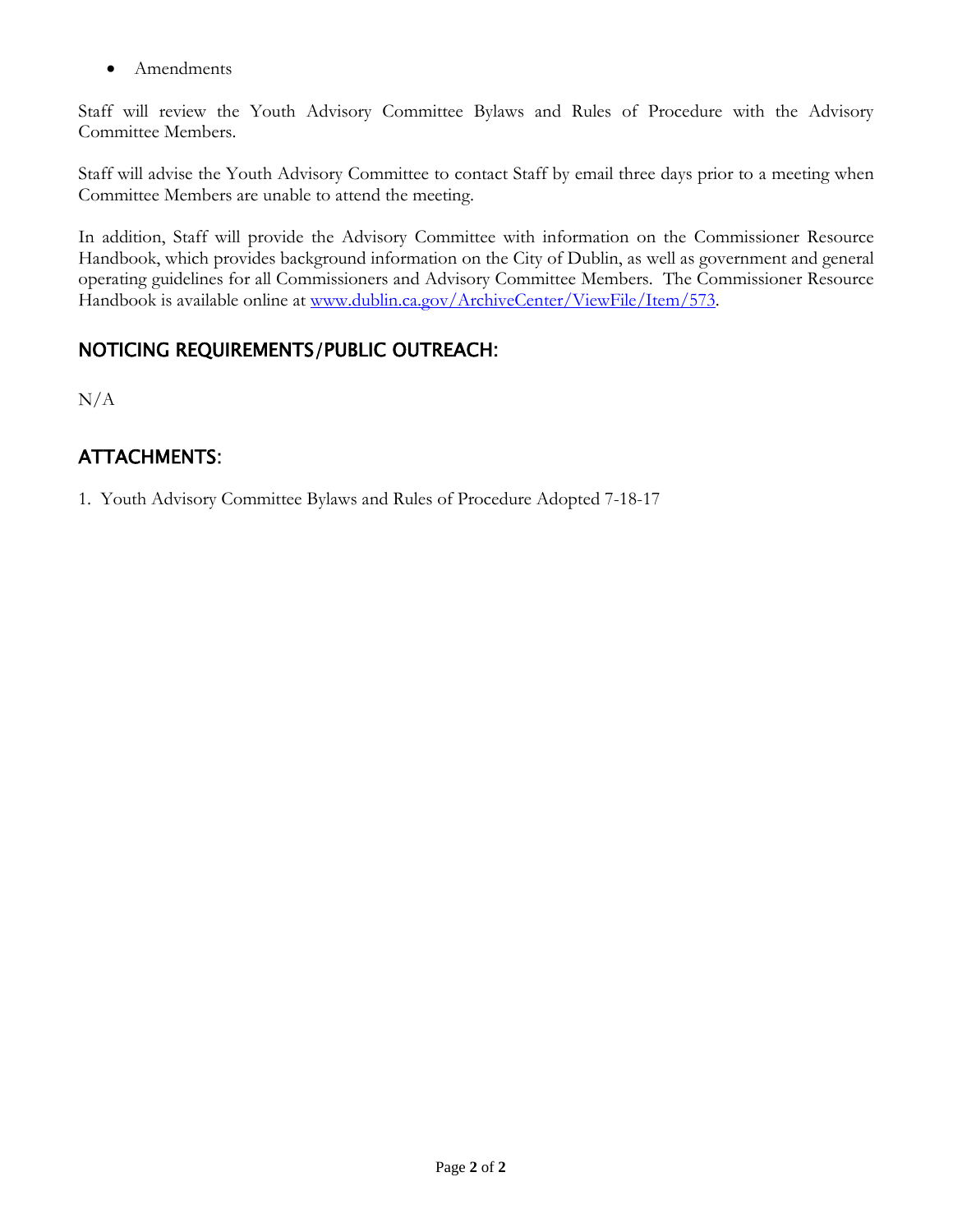### **CITY OF DUBLIN YOUTH ADVISORY COMMITTEE BYLAWS AND RULES OF PROCEDURE**

### **ARTICLE I GENERAL PROVISIONS**

**Section 1.** These Rules of Procedure shall be known as the Bylaws and Rules of Procedure of the Youth Advisory Committee of the City of Dublin. A copy of these Rules and amendments thereto, shall be filed in the offices of the City Clerk for examination by the public.

**Section 2.** These Rules and any amendments hereto shall be effective on the date of the adoption hereof, and shall govern the meetings and activities of the Advisory Committee.

### **ARTICLE II**

### **COMMITTEE COMPOSITION AND METHOD OF APPOINTMENT**

**Section 1.** The Youth Advisory Committee shall be composed of a minimum of nine (9) and a maximum of thirteen (13) youth members and three (3) youth alternates. At least three (3) of the Committee Members must be from middle school and six (6) from high school. Additionally, there shall be four (4) non-voting adult members representing Dublin Police Services, Dublin Unified School District, Dublin Chamber of Commerce, and the At-large Community.

**Section 2.** Committee members may resign at any time by giving written notice to the Mayor, City Clerk, and Parks and Community Services Director or his/her designee.

**Section 3.** One member of the Parks and Community Services Commission shall serve as a non-voting member to the Advisory Committee.

### **ARTICLE III TERM OF OFFICE AND REMOVAL**

**Section 1.** Youth Advisory Committee Members shall serve a one (1) year term, commencing June 1 and terminating on the following May 31 (or until their successors are appointed). During the months of June through August, meetings will be held as necessary. At the end of a Committee member's term, the Committee member may be reappointed to the Advisory Committee in the same manner as the initial appointment. There shall be no limit to the number of terms a Committee member may serve.

**Section 2.** Any member of the Advisory Committee members may be removed from office with the approval of a majority of the City Council. Removal and appointment of Committee Members shall be made only at a regularly scheduled meeting of the City Council.

**Section 3.** Committee Members should endeavor to attend all regular and special meetings of the Advisory Committee. The Secretary to the Advisory Committee shall provide the Mayor with quarterly attendance reports by Committee members. After the third absence from a regularly scheduled Committee meeting within any twelve (12) month period, said Committee Member's office shall be automatically declared vacant. Additionally, if a

*\_\_\_\_\_\_\_\_\_\_\_\_\_\_\_\_\_\_\_\_\_\_\_\_\_\_\_\_\_\_\_\_\_\_\_\_\_\_\_\_\_\_\_\_\_\_\_\_\_\_\_\_\_\_\_\_\_\_\_\_\_\_\_\_\_\_\_\_\_\_\_\_\_\_\_\_\_\_\_\_\_\_\_\_\_\_\_\_\_\_\_\_*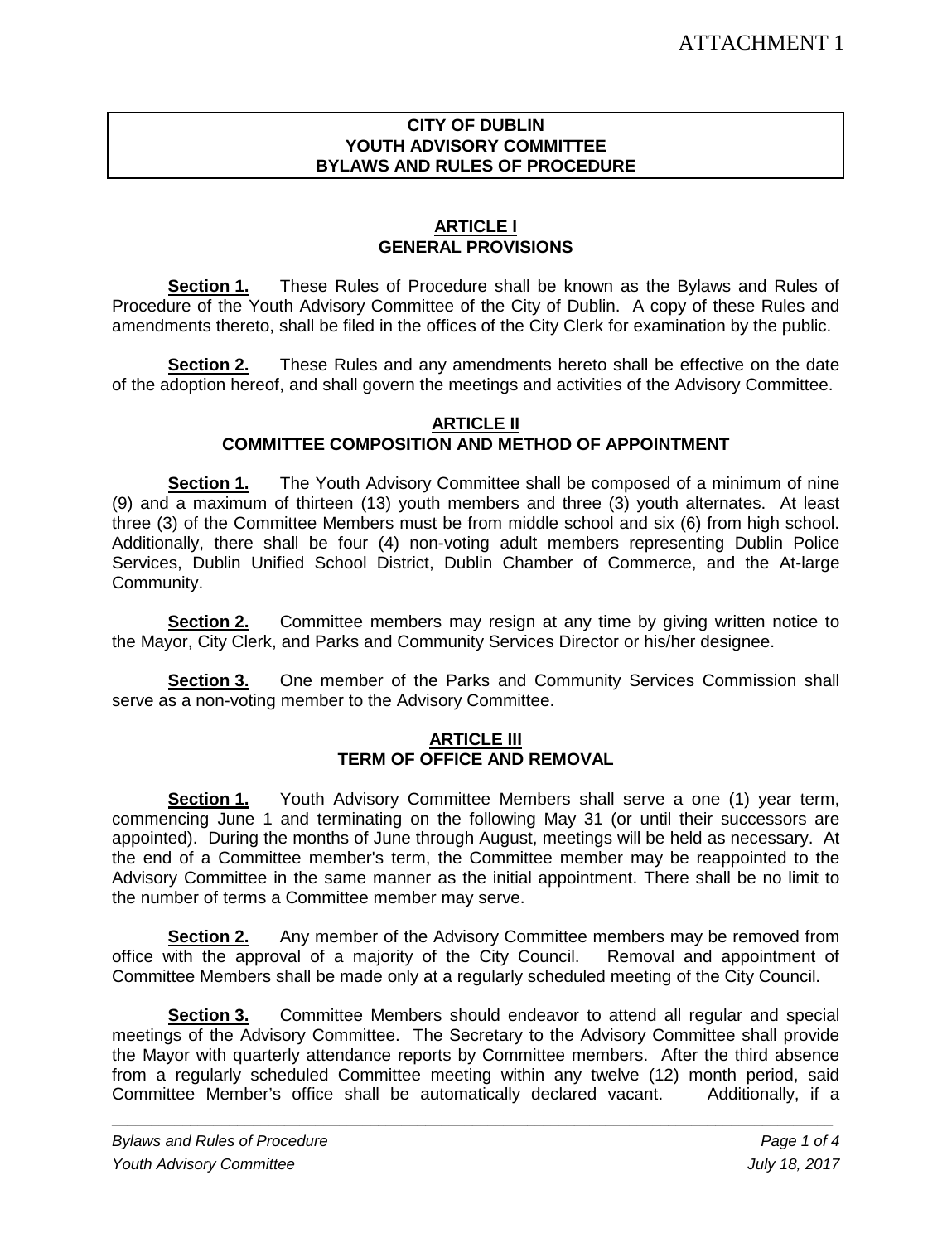Committee Member is late by more than twenty (20) minutes to two meetings without permission from said Advisory Committee, this shall constitute one absence.

**Section 4.** If a Committee Member ceases to reside in the City of Dublin, or in the case of youth members, ceases to be enrolled in school, said Committee Member's office shall be automatically declared vacant.

### **ARTICLE IV VACANCIES**

**Section 1.** Vacancies on the Youth Advisory Committee occurring other than by expiration of term shall be filled for the unexpired portion of the term by the alternates. In the event that there are more than two vacancies on the Advisory Committee, vacancies shall be filled in the same manner as the original appointment.

### **ARTICLE V OFFICERS**

**Section 1.** Election and Term of Office. The Chairperson and Vice Chairperson are elected by the majority of the Youth Advisory Committee for a one-year term and hold office until their successors are elected, or until their terms as members of the Advisory Committee expire. The officers are elected each year at the June meeting of the Advisory Committee. Elections, whether regular or to fill vacancies shall be held only if a simple majority of the Advisory Committee members are present. The Advisory Committee shall, unless no Committee members meet the criteria, elect Committee members to the positions that have not previously served in the position and that have not declined the appointment, with the intent that no one should serve in the position for more than two (2) consecutive years.

The secretary to the Advisory Committee will be the City Manager or his/her designee.

**Section 2.** Vacancies. In case of any vacancy in the office of Chairperson or Vice Chairperson, the vacancy shall be filled by an election held at the first regular meeting after the occurrence of such vacancy. The person so elected shall serve the balance of the term.

**Section 3.** Duties of Officers. The Chairman performs the following duties:

- (a) Presides at all meetings of the Advisory Committee.
- (b) Appoints sub-committees and chairpersons of sub-committees as

necessary.

- (c) Signs correspondence on behalf of the Advisory Committee.
- (d) Performs other duties necessary or customary to the office.

(e) Serves the City Council and the residents of the City of Dublin with professionalism and respect.

In the event of the absence of the Chairperson or his/her inability to act, the Vice-Chairperson presides in place of the Chairperson. In the event of the absence of or the inability

*\_\_\_\_\_\_\_\_\_\_\_\_\_\_\_\_\_\_\_\_\_\_\_\_\_\_\_\_\_\_\_\_\_\_\_\_\_\_\_\_\_\_\_\_\_\_\_\_\_\_\_\_\_\_\_\_\_\_\_\_\_\_\_\_\_\_\_\_\_\_\_\_\_\_\_\_\_\_\_\_\_\_\_\_\_\_\_\_\_\_\_\_*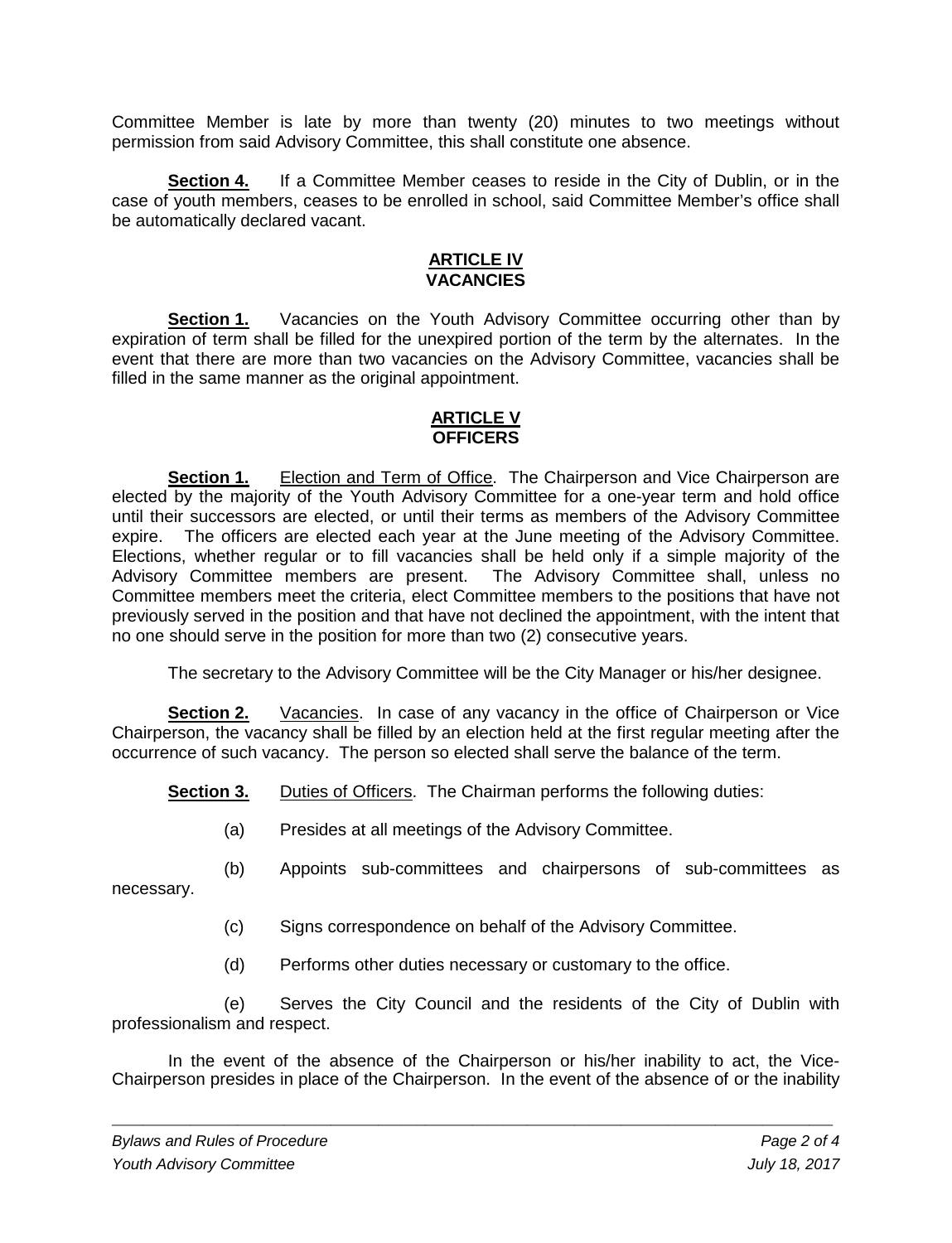to act of both the Chairperson and the Vice-Chairperson, the remaining members shall elect one of their members to act as temporary Chairperson.

### **ARTICLE VI SUB-COMMITTEES**

**Section 1.** The Advisory Committee or the Chairperson, upon direction of the Advisory Committee, may appoint several of its members, but fewer than a quorum, to serve as a Sub-Committee. The Advisory Committee may appoint non-members to the Sub-Committee in an effort to obtain additional public involvement as needed. Sub-Committees make recommendations directly to the Advisory Committee.

**Section 2.** A Sub-Committee may not represent the Advisory Committee before the Commission or Council or other bodies unless it has first received the authorization of the Advisory Committee to do so.

### **ARTICLE VII MEETINGS**

**Section 1.** The Youth Advisory Committee shall hold regular meetings at least once per month at a designated time and place, which shall be fixed and determined by the Advisory Committee and entered upon its minutes. All meetings of the Advisory Committee shall be open to the public. Special meetings of the Advisory Committee may be called by a majority of the members thereof, or by the Chairperson thereof. Notice of any such special meeting shall be given as required by law.

**Section 2.** A majority of the voting members of the Advisory Committee shall constitute a quorum for the purpose of transacting business. The secretary shall keep minutes of all regular and special meetings of the Advisory Committee, and these shall be sent to all members and administrative officers in advance of the meeting in which they are to be approved.

**Section 3.** Committee Members shall attend all regular and special Committee meetings in person. Committee Members will not be permitted to use teleconference as an option to attend any Committee meetings.

### **ARTICLE VIII GENERAL RESPONSIBILITIES OF THE COMMITTEE**

**Section 1.** Provide input on youth services and programming to the Parks and Community Services Commission, City Council and to City Staff.

**Section 2.** Address issues that affect youth in the community.

**Section 3.** Assist with the promotion and implementation of youth activities.

**Section 4.** Generate an annual report on the progress of the Youth Advisory Committee.

*\_\_\_\_\_\_\_\_\_\_\_\_\_\_\_\_\_\_\_\_\_\_\_\_\_\_\_\_\_\_\_\_\_\_\_\_\_\_\_\_\_\_\_\_\_\_\_\_\_\_\_\_\_\_\_\_\_\_\_\_\_\_\_\_\_\_\_\_\_\_\_\_\_\_\_\_\_\_\_\_\_\_\_\_\_\_\_\_\_\_\_\_*